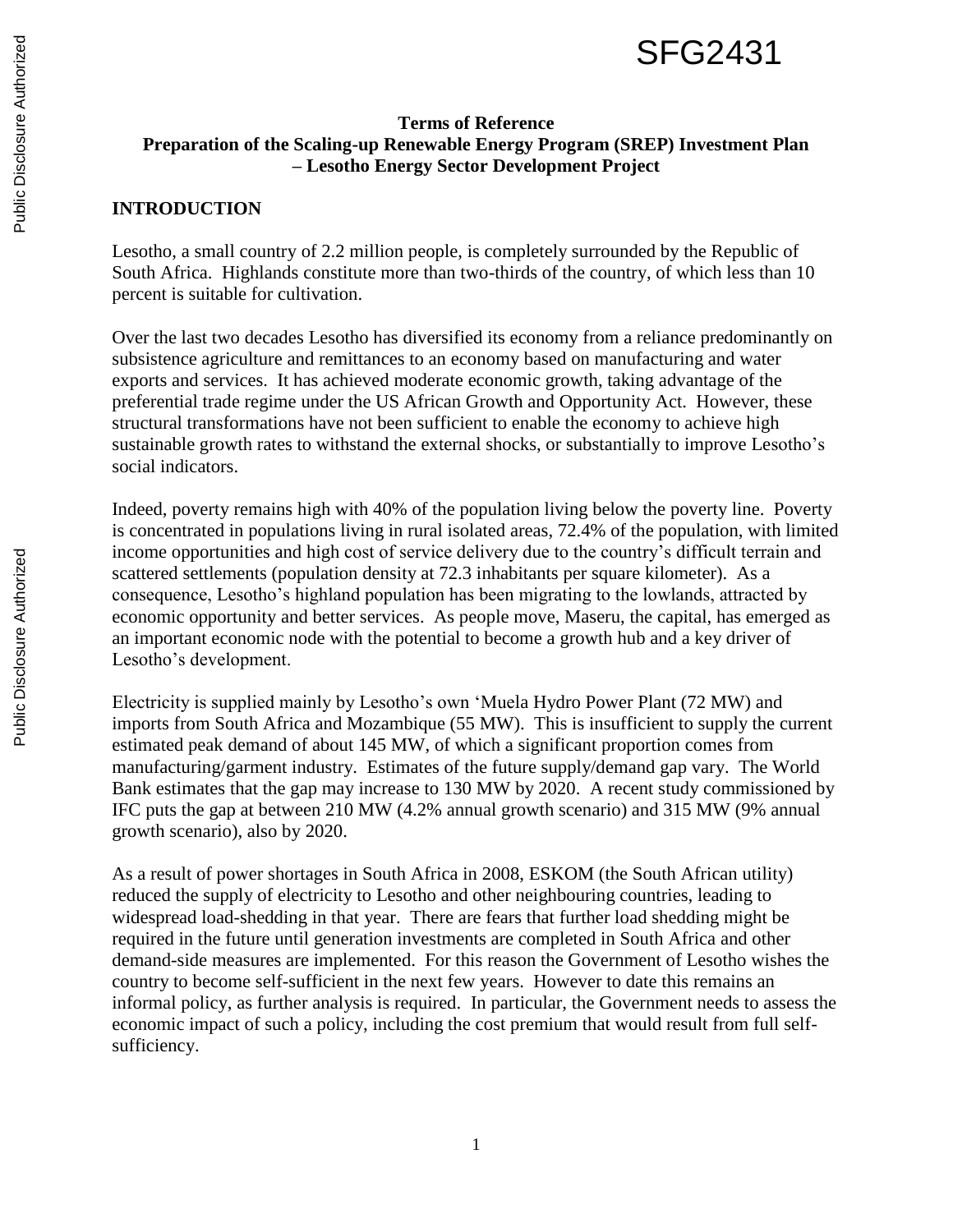- 1. Lesotho has been selected as one of the countries eligible for the Scaling Up Renewable Energy Program in Low Income Countries (SREP). The objective of the SREP is to pilot and demonstrate the economic, social and environmental viability of development pathways in the energy sector by creating new economic opportunities and increasing energy access through the use of renewable energy. SREP has approved the indicative allocation of US\$ 30 million for Lesotho. The SREP will endorse the investment plans from the new countries on a first-come, first-served basis taking into account the quality of the investment plans, regardless of funding availability, but funding for the projects and programs proposed in the investment plans will be contingent upon the availability of funds under the SREP.
- 2. The Government is committed to promoting the development of renewable energy in Lesotho and to that end, expressed its interest to be one of the pilot countries under SREP and was selected in the pilot country list. The GOL therefore seeks to engage a firm consultant to assist it with the development of a renewable energy investment plan for SREP.
- 3. The consultant should also note that some of the projects are at an early stage (e.g. prefeasibility stage) and that data may be lacking. In providing a proposal to undertake this work, the consultant should have access to its own sources of data, which may be adapted for use for Lesotho.

## **OBJECTIVES**

- 4. The objective of this assignment is to support the GoL to prepare a renewable energy investment plan for consideration by the SREP for funding. The plan should be comprehensive, clear and effective in demonstrating how SREP resources and other donor and private sector financing would be used in Lesotho to overcome current obstacles to the wider penetration of renewable energy.
- 5. The study will be conducted in two phases. Phase I will assess the potential and costs of applicable renewable energy technologies, prioritize potential interventions and facilitate discussions of these results with stakeholders. Based on the outcomes of Phase I, Phase II will develop the draft investment plan in for the prioritized renewable energy investments that can be undertaken.

### **SCOPE OF WORK**

6. In order to achieve the above objective, the Consultant shall carry out the following principal tasks.

## **PHASE 1 – Assessment of Renewable Energy Technologies for Lesotho and Identification of Priority Renewable Energy Projects to Receive SREP funding**

# **Task 1: Compile background information on the country and energy sector overview**

7. Under this task the Consultant is specifically expected to:

- Prepare a background section with description of the country context, including main demographic, social and economic indicators as of the most recent date.
- Prepare an overview of the energy sector, including (a) basic energy balance (for at least 2009-2014/15); (b) description of the sector structure; (b) legislation and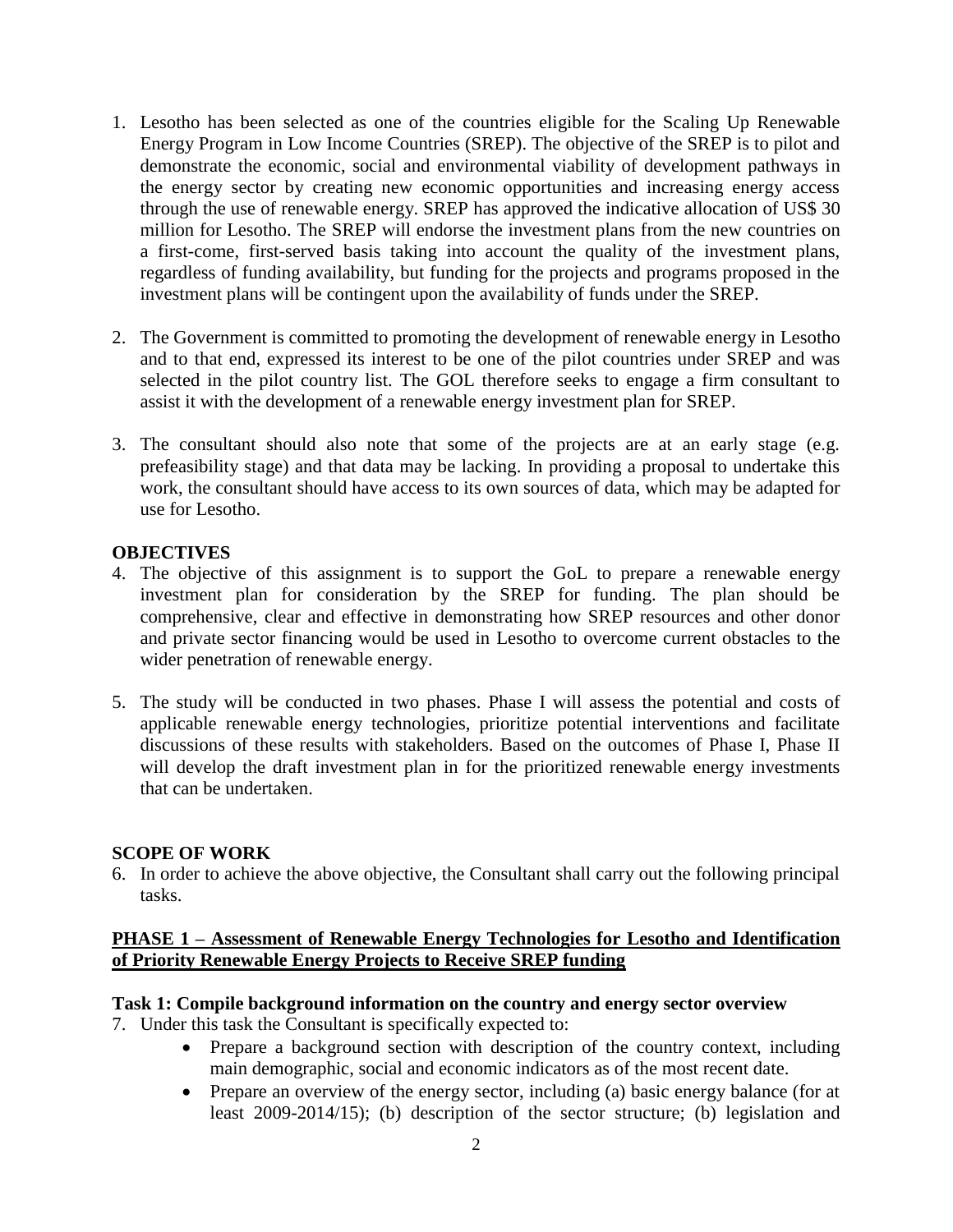regulatory framework; (c) electricity generation, transmission and distribution assets; (d) electricity generation mix; (e) tariffs and tariff structures; (f) key entities involved in regulation of the energy sector, and (g) key challenges facing the sector.

- Prepare an overview of the estimated potential for various renewable energy technologies and detailed renewable energy penetration targets as well as the review of on-going and planned activities and projects in Lesotho in the field of renewable energy. Include in the overview the expected country-specific environmental and social opportunities and risks (social, environmental, technical, financial, etc.) associated with the development of the considered renewable energy technologies in Lesotho.
- Summarize the key barriers (technical, regulatory, financial, social, environmental) hindering the development of renewable energy technologies reviewed and proposed measures to overcome them. This activity should provide a detailed description of availability of private or other government financing for renewable energy projects, including terms of financing, discuss bottlenecks to development of renewable energy associated with availability and/or terms of financing.

# **Task 2: Conduct a comprehensive assessment of various renewable energy technologies applicable in Lesotho**

- 8. Under this task the Consultant is specifically expected to:
	- Assess the levelized economic costs (LECs) of various renewable energy technologies, including micro-grids, wind, solar, geothermal, biomass, biogas, hydro power (less than 10MW capacity), hybrids/mini grids and any other technology suggested by the Government of Lesotho. Build a supply cost curve using the potential and estimated LECs of renewable energy technologies.
	- Simulate combinations of assessed renewable energy based electricity generation options for meeting the electricity demand considering the planned commissioning of the generation plants under construction, those projects for which feasibility studies are currently being prepared, and their future availability to meet domestic demand. The simulation analysis shall be conducted assuming base-case electricity demand growth scenario and commercial and concessional financing terms for all types of new generation assets.
	- Determine generic environmental and social opportunities, risks and costs of various renewable energy generation technologies considered for Lesotho. Based on the available information on the physical, natural and social environment of various provincial areas of the country, identify those areas where environmental and social risks and benefits of individual renewable energy technologies are expected to be particularly significant and/or areas where additional information is required to estimate these risks and benefits. The analysis will be based on the World Bank's safeguard policies as well as national environmental legislation.
	- Based on the above analysis, determine the viable and least cost renewable options which should be pursued in Lesotho. Besides the purely economic considerations, evaluation of technologies should also consider other costs and benefits, including, but not limited to: energy security, training costs, local employment and economic development, reduction of greenhouse gas (GHG) emissions, environmental and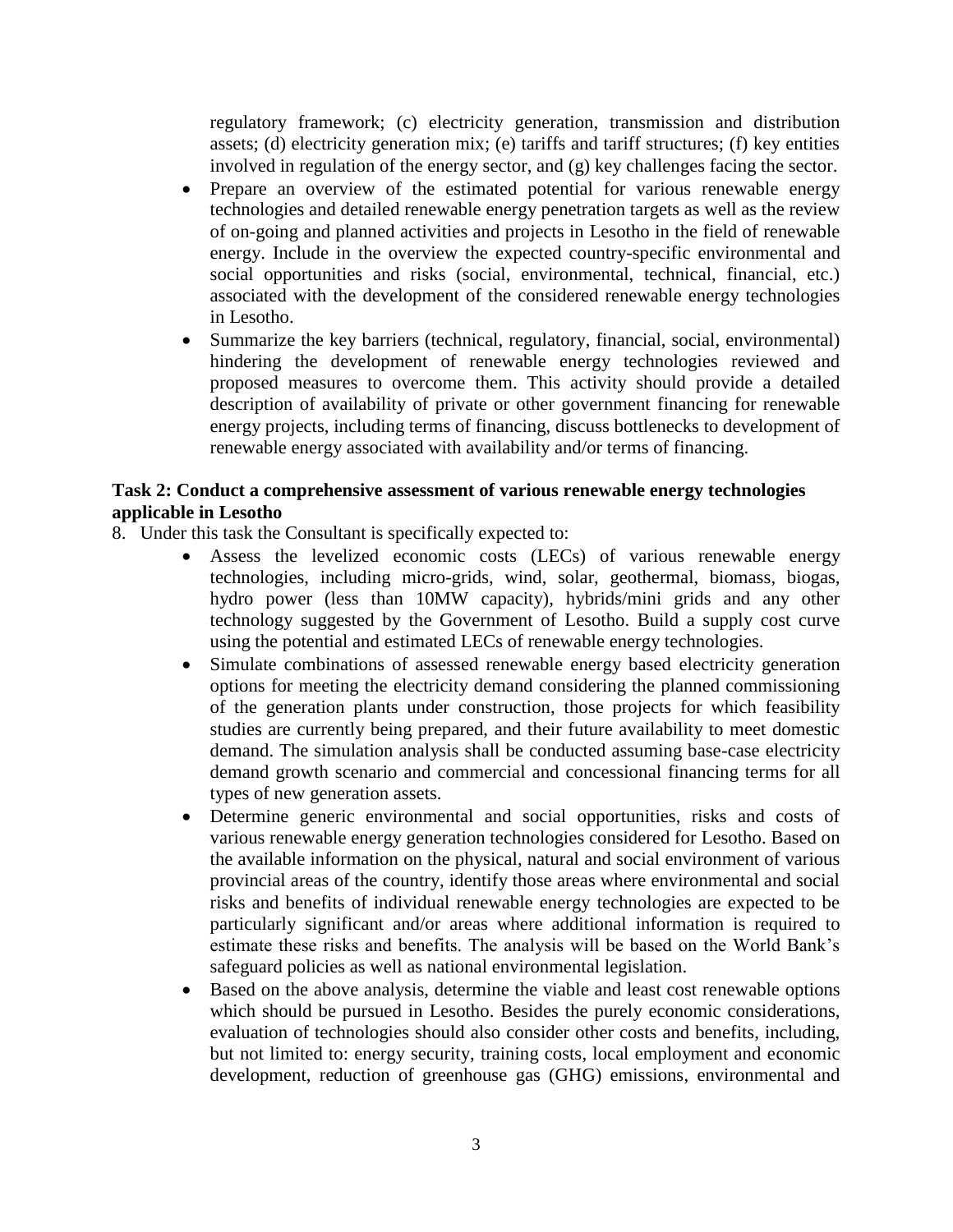social costs. If some of the economic and other benefits / disadvantages are not quantifiable, the Consultant should provide a description of those benefits / impacts.

## **Task 3: Identify specific prospective renewable energy projects for SREP funding**

- 9. Under this task the Consultant is specifically expected to:
	- Identify specific renewable energy projects based on the above analysis, existing assessments of renewable energy resources and potential; pre-feasibility and feasibility studies; as well as resource mapping.
	- Conduct trade-off analysis of promising renewable energy projects considering advantages and disadvantages, and prioritize the projects based on at least four criteria agreed with the Government. The criteria may also include, but not be limited to, LECs, employment impacts, energy security, GHG reduction, financeability, the technical and financial capacity of proponents, timetable for development etc.
	- Recommend workable business models and financing schemes for the identified priority projects, including discussion of the potential sources of funding, support if any, from the providers of funds and the technical and financial capacity of developers and operators of the project. As part of this activity, the Consultant should review existing financial mechanisms used for renewable energy projects, and consider whether it is best to expand those same mechanisms to cover the new renewable energy technologies or set up new financial mechanisms.
	- Conduct environmental and social screening and ensure that environment and social safeguards requirements of the World Bank and GOL are adequately addressed as part of the identification of specific renewable energy projects for inclusion in the investment plan. Depending on the scope and nature of the projects: (i) identify possible gaps in the coverage of the expected positive and negative environmental and social impacts of the proposed projects, pointing out whether the existing information and data gaps will preclude proper analysis/prioritization of a project and will need to be filled in before it is recommended for the inclusion into the investment plan; (ii) note any environmental and social issues (such as land issues or disputes, local pollution or noise etc.) . As part of this activity, the Consultant should also discuss the potential gender benefits from identified priority renewable energy projects.

### **PHASE 2 – Preparation of Draft SREP Investment Plan for Lesotho**

# **Task 4: Prepare the draft Investment Plan for developing renewable energy in Lesotho, based on the findings from Phase 1 analysis and the consultations with key stakeholders**.

- 10. As part of this task, the Consultant is specifically expected to:
	- Prepare the draft Investment Plan following the structure defined in Annex A, based on prioritized list of renewable energy investments. The draft Investment Plan, among other key aspects, shall: (a) describe the role of SREP in initiating a process leading to transformational growth; (b) describe likely development impacts and cobenefits from SREP investments; (c) provide estimates of the financing requested from SREP; and (d) assess the absorptive capacity of SREP and leveraged resources.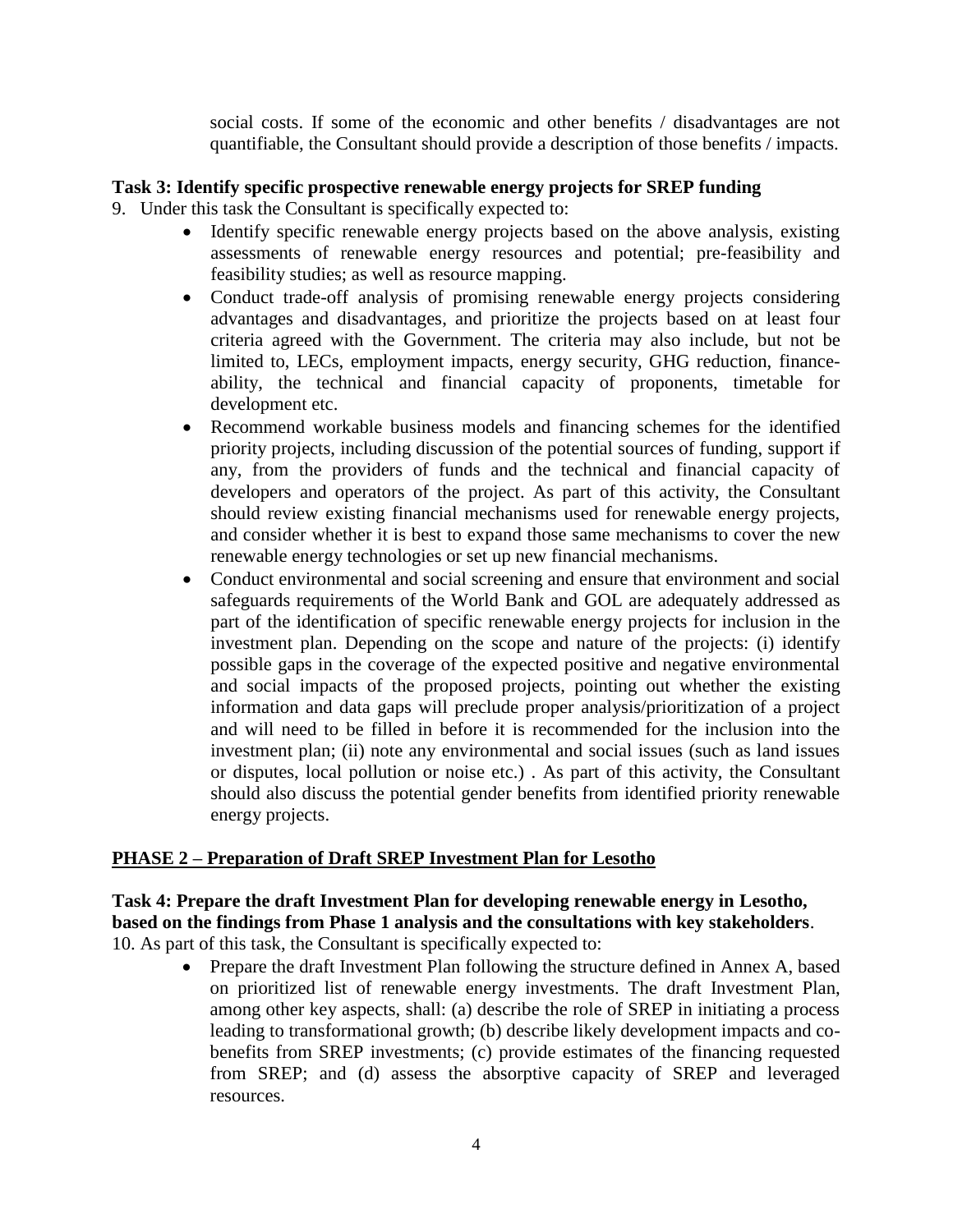- Prepare concept briefs of the priority investments for SREP funding as per template presented in Annex B.
- Facilitate further consultations with a broad segment of stakeholders, including civil society and traditional organizations, on the Investment Plan and proposed specific investments, including their potential environmental and social impacts and benefit, and the level of public support for the proposed investments.
- Identify the issues, including environment and social, that need to be addressed in order to successfully allow the implementation of the proposed Investment Plan.

15. The Investment Plan shall also meet the requirements of, and be compatible with, the procedures and goals of the SREP. The draft investment plan will be revised and finalized in response to comments received from stakeholders.

## **IMPLEMENTATION**

16. The Consultant shall closely coordinate the implementation of the activity with the SREP focal point and the task force team and will report to the designated staff of the task force team. The Consultant should closely collaborate with the project team representing the Multilateral Development Banks (MDBs), utilities, and other stakeholders and keep them posted/up-to-date on the progress, deliverables and issues during all stages of the project. The Consultant should consult with and ensure the investment plan is broadly supported by the key stakeholders in Lesotho.

## **DEADLINES AND DELIVERABLES**

17. The Consultant should submit the following reports and deliverables as specific in the below Table 1. All reports and deliverables should be submitted in English language. The Consultant should also make available all the relevant analytical material in MS Word, MS Excel or other software format.

| <b>Deliverable</b>                 | <b>Deadline</b>              |
|------------------------------------|------------------------------|
| Task 1 and Task 2 Reports          | Contract signing $+7$ weeks  |
| Task 3 Report                      | Contract signing $+10$ weeks |
| Draft Investment Plan              | Contract signing $+14$ weeks |
| Consultation meetings and comments |                              |
| Final Investment Plan              | Contract signing $+22$ weeks |

### **Table 1: Consultant Deliverables**

### **CONSULTANT QUALIFICATIONS**

18. The consultant will be a firm.

19. The firm to be contracted is expected to bring together a balanced level of national and international expertise. Consortiums of local and international firms are particularly encouraged. The Consultant that will perform the scope of work shall contain, but not be limited to, the following key expertise: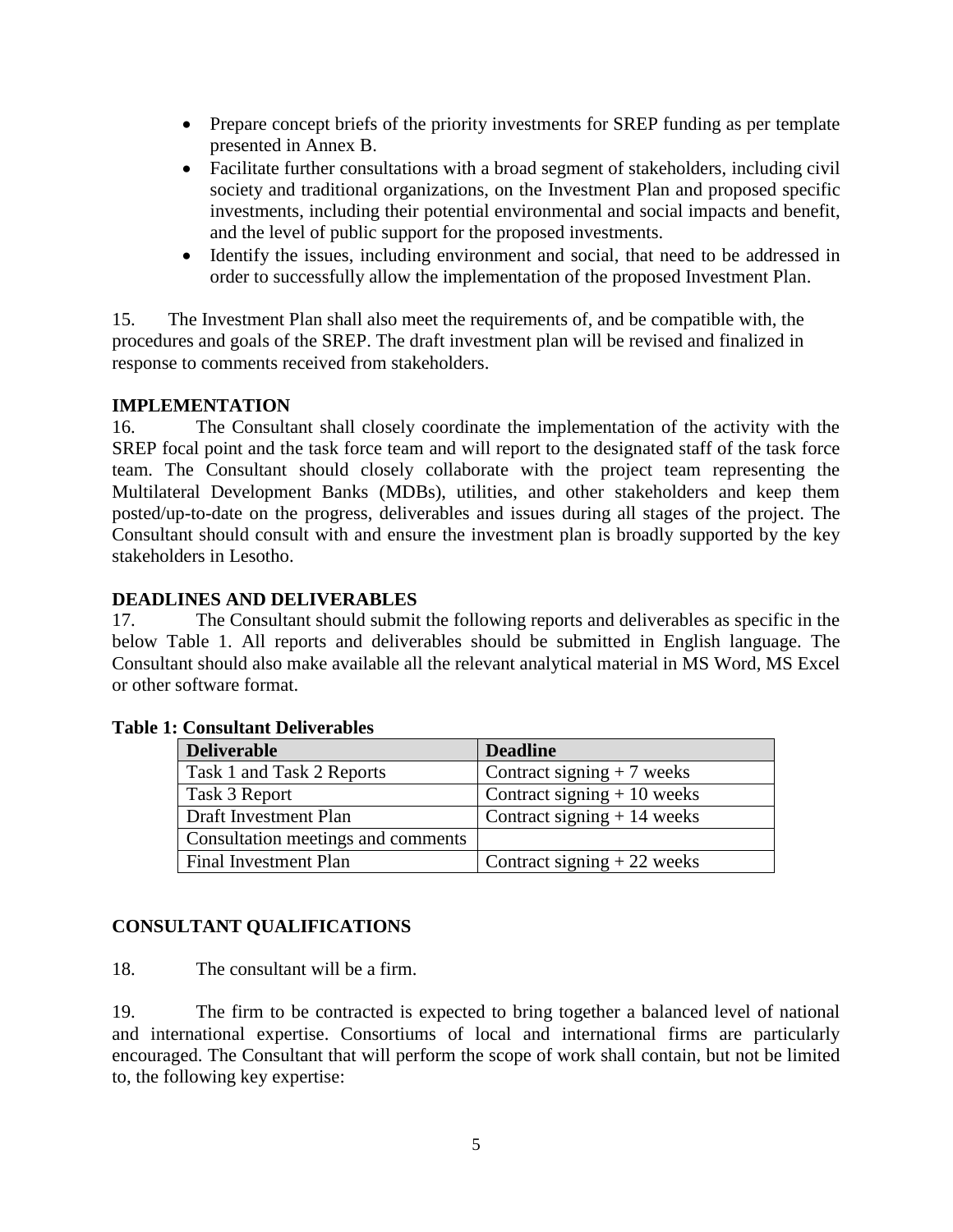- A broad range of knowledge, skills and experience covering energy planning, renewable energy, economic and financial analysis of energy investment projects, and the following minimum qualifications:
- Expertise in developing and managing energy projects or programs and in renewable energy investments such as solar PV, wind, biomass and biogas projects;
- Expertise in conducting environmental and social screening of energy projects, programs or investments, including good knowledge of the World Bank's safeguard policies;
- Expertise in design and implementation of national energy plans or SREP investment plans, inclusive of a mix of energy technologies (diesel, hydro, solar, geothermal, and wind etc;
- Expertise in technical assessment, economic and financial analysis of energy sector projects or programs, including renewable energy projects;
- Expertise in the areas of policy and regulatory requirements in energy sector development, including renewable energy development;
- Expertise in rural electrification through grid extension, off-grid renewable energy and mini and micro-grid projects;
- Relevant experience in the energy sector of Lesotho;
- Experience in conducting key stakeholder workshops and consultations;
- Experience in working with government;
- Experience in working on donor funded and supported projects and working with multilateral and bilateral donors;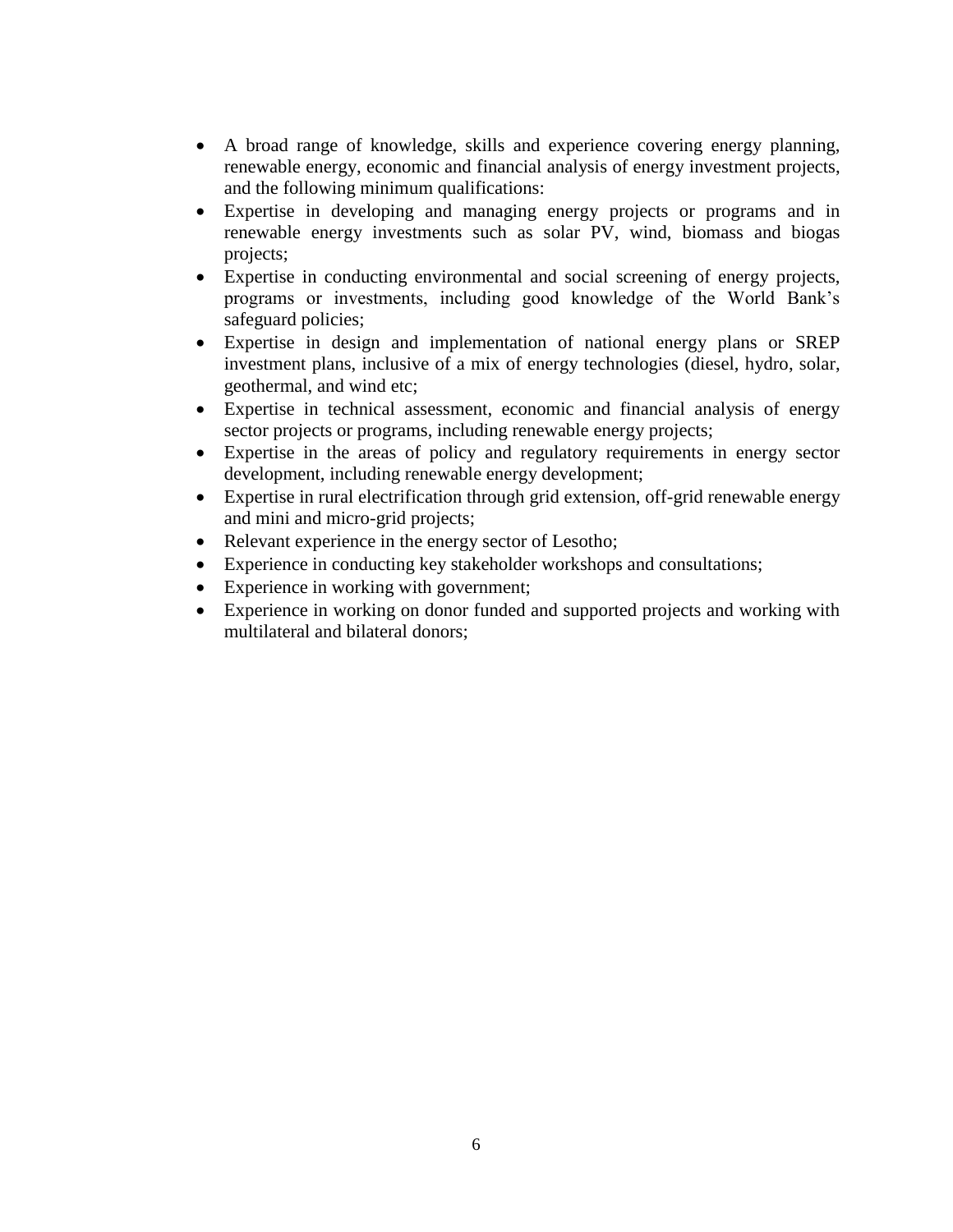# **ANNEX A: INVESTMENT PLAN TEMPLATE**

- 1) Proposal Summary (2 pages)
	- a. Objectives
	- b. Expected outcomes
	- c. Program criteria, priorities and budget
- 2) Country Context (2 pages)
	- a. Energy sector description (market structure, demand supply, and dispatch composition, electricity cost and pricing) incl. renewable energy status
	- b. Gap/barrier analysis; needs assessment
- 3) Renewable Energy Sector Context (2 pages)
	- a. Analysis of Renewable Energy options (technology, cost, mitigation potential, barriers, environmental and social benefits and impacts)
	- b. Government plans or strategy for the sector (willingness to move towards renewable energy investments, existing or envisioned policy, regulation, plans, and resource allocation)
	- c. Institutional structure and capacity (technical, operational, financial, environmental and social, equipment supply, information)
	- d. Role of private sector and leverage of resources
	- e. Ongoing/planned investment by other development partners
- 4) Contribution to National Energy Roadmap (2 pages)
	- a. Likely development impacts and co-benefits of SREP investment
	- b. How SREP investment will initiate a process leading towards transformational growth
- 5) Program Description (6-8 pages)
	- a. Capacity building and advisory services
	- b. Investment preparation activities
	- c. Technology deployment investments
	- d. Parallel activities to be funded by other development partners
	- e. Environmental, social and gender risks, impacts and co-benefits, including a summary of provisions for further environmental and social assessments, consultations and development of mitigation and compensations measures as part of the implementation of any project identified in the IP, in view of World Bank safeguard policies and national legislation.
- 6) Financing Plan and Instruments (3-4 pages)
	- a. Budget envelop for investments
	- b. Costs and sources of funding
	- c. SREP assistance (grant, concessional debt, etc.)
	- d. Recipients of funding
- 7) Additional Development Activities (2-3 pages)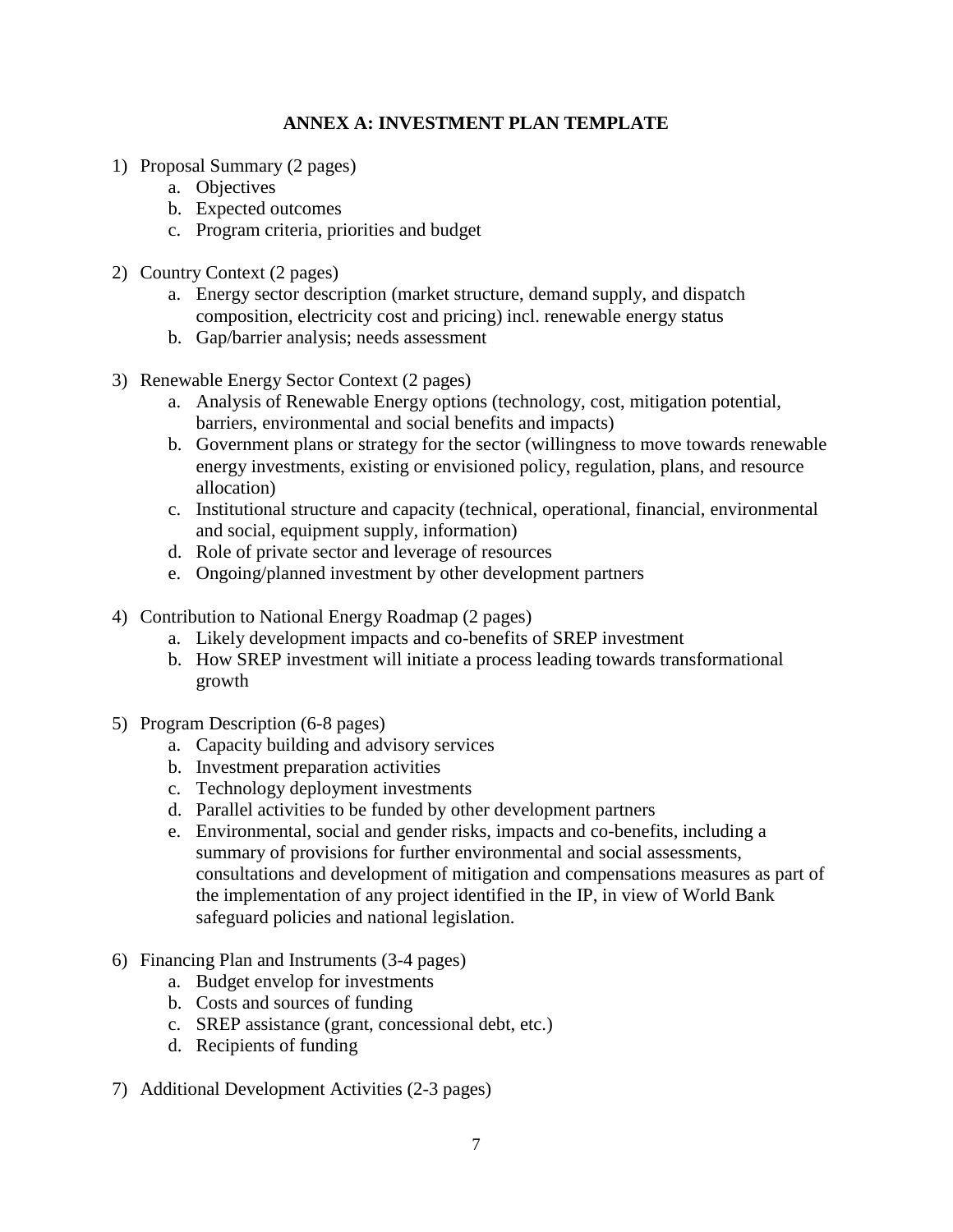- a. Leverage complementary co-financing with other development partners such as bilateral organizations, private sector, and financial institutions
- 8) Implementation Potential with Risk Assessment (2 pages)
	- a. Country/regional risks institutional, technology, environmental, social, financial
	- b. Absorptive capacity for SREP and leveraged resources
- 9) Monitoring and Evaluation (1/2 page)
	- a. Results framework table

### Annexes

Information should be included in annexes on the following areas:

- Assessment of countries absorptive capacity
- **Stakeholder consultations**
- Co-benefits
- Existing activities in the field of renewable energy, particularly activities of other development partners
- Independent Technical Review: matrix addressing comments and Government/MDB responses
- Social and environmental issues, benefits and constraints, including provisions for, and guidance on, further environmental and social assessments, consultations and development of mitigation and compensations measures and plans as part of the implementation of any project identified in the IP, in view of World Bank safeguard policies and national legislation.

Note that the Independent Technical Review report should be submitted as a separate file.